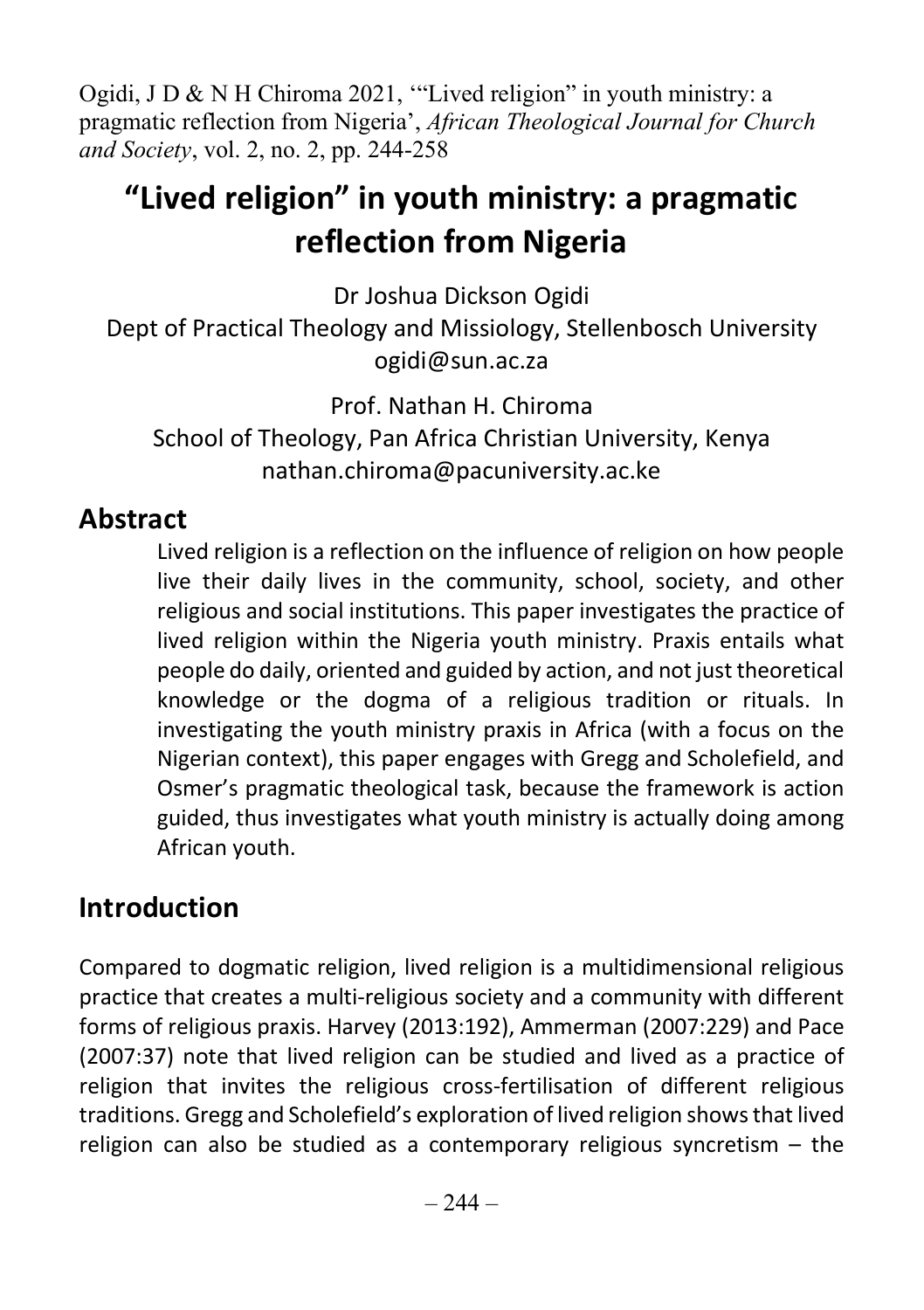synchrony of religious worldviews to give a common understanding (Gregg & Scholefield 2015:2). In this regard, Beyers (2010:2), and Gregg and Scholefield (2015:13) contend that lived religion can also be considered as comparative or interreligious dialogue/theology. Gregg and Scholefield (2015:7), Pace (2007:37), and Beyers (2010:8) argue that a religious organisation or affiliation can be investigated using the lens of lived religion to understand the religion. This paper seeks to investigate how Christian youth ministry is viewed through the lens of lived religion in the everydayness of Nigerian youth.

The crux of this paper is to argue for lived religion as an overriding praxis in church youth ministry. Roeland and Ganzevoort (2014:91, 93) situate, and we infer: praxis is the domain of lived religion. Entailing that, praxis is primarily concerned with what people do rather than focusing on theological dogma of religious institutions.

Although not undermining the cogent significance of theological dogma and doctrine for youth ministry in Africa, and especially in Nigeria, this paper argues for an action-guided and pro-activeness in youth ministry that touches the practical, everydayness of the young people in Nigeria.

In the current context of a pluralised religious society in which religious traditions and organisations are seeking followers and attempting to be understood by the non-adherent sphere of the populace, the actions of the followers inform the populace's view of what each religious tradition and organisation believes. This speaks to the methodologies of how the theology of Christian youth ministry should touch the everyday life of religious believers and followers. Among the four methodologies proposed to invite the praxis of action-guided Christian ministries are operant theology, espoused theology, normative theology, and formal theology. According to Cameron et al (2010:16) "operant theology" is the theology that is seen in the practical lives of people before it is formally reflected on. This implies that the action carried out by religious followers define the essence of their religion. Max Weber (1958:181), who was a renowned sociologist in the early twentieth century, argues that a religious organisation can lose its religious and ethical meaning if the followers of that religion exhibit what he calls "mundane passion". According to Weber (1958:181) it means that the mundaneness of passion is exhibited when the religious-spiritual values of religious followers do not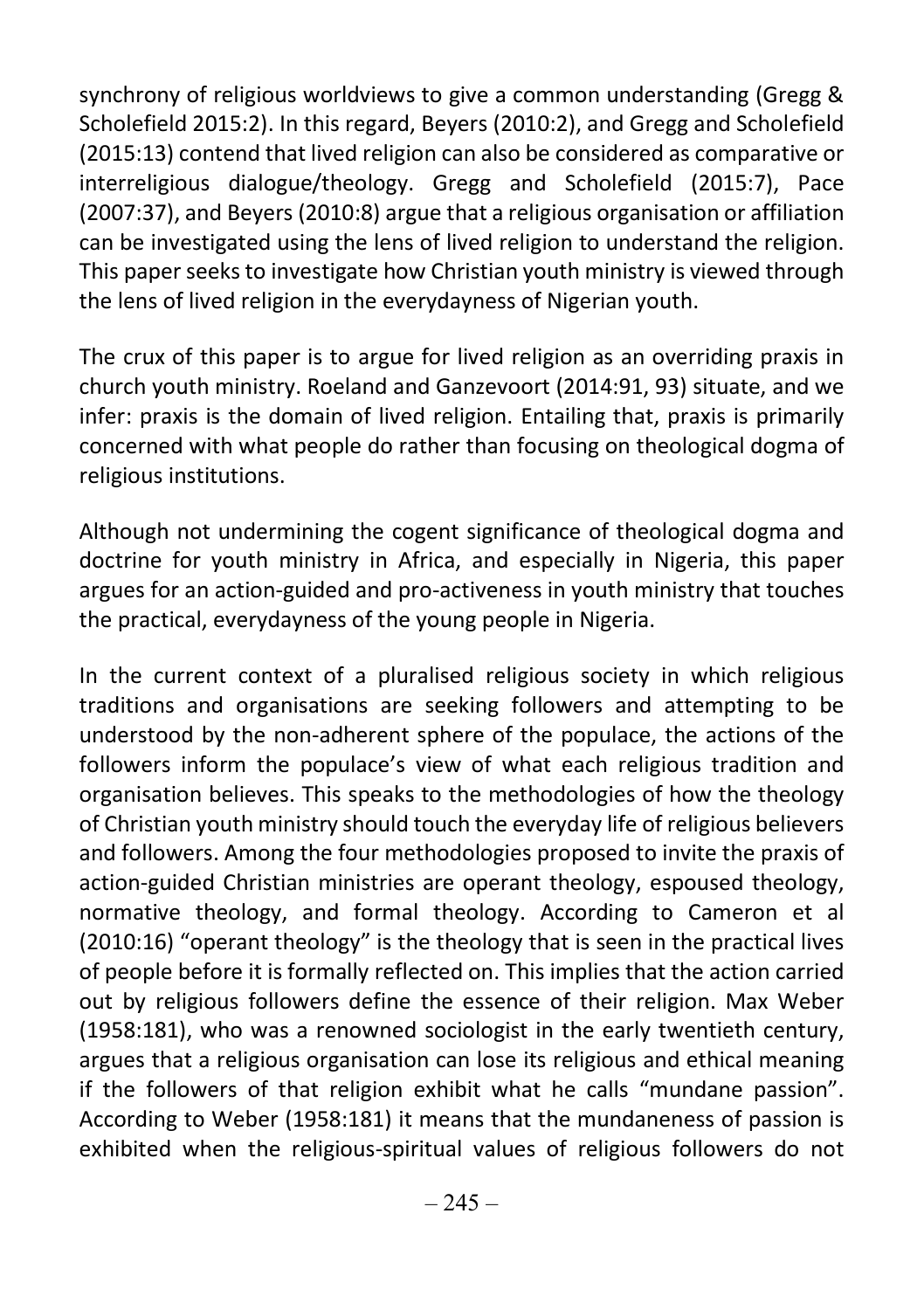transcend the theoretical ideology. In contemporary parlance a religion is viewed to be mundane if the followers who claim allegiance to such a religion do not practically walk (and work) the talk.

In response to Weber, Ammerman (2007:4) argues that, for religious traditions not to be viewed as mundane in the twenty-first century, religion will have to be an everyday practice in people's lives, just like "science, capitalism, politics are pervasive and powerful in the everyday lives of ever-expanding layers of the world's population. Christian youth ministry will be viewed as significant or insignificant to the youth depending on how the practice of its everydayness is felt and experienced by the youth. If youth ministry is merely theoretical, then the chances are that it will become a religious tradition that is not meaningful to the everyday needs of the Nigerian youth.

In their reasoning on why religious traditions and organisations in the Christian faith (like Christian youth ministry) should not be merely theoretical and dogmatic, Gregg and Scholefield (2015:14) note that, "for centuries, theological discourse and dogma dominated approaches, and of course this is still important, but in recent times, lived religion gets more credence to people than reported or represented religion". The lived religion of religious institutions and organisations should be practically lived in everyday life and be meaningful to people.

Christian youth ministry in Nigeria and Africa is not a mere theoretical youth organisation, but a Christian organisation that infiltrates the everyday lives of the youth. Weber (2015:1) argued that youth ministry in Africa has been for decades of positive influence in the life of young people through different Para-church organizations. Additionally, youth ministry, as we have experienced it and in which we have been involved in Nigeria for over a decade, initiates practical measures of influencing the youth through approach like caretaking, and discipleship as an integral fibre of its praxis (Chiroma 2015:73). That is, youth ministry care likes offering students scholarship to further their studies and connects them with older people in society to source jobs for the youth, especially because unemployment is a major problem among Nigerian youth (Osakwe 2013:4).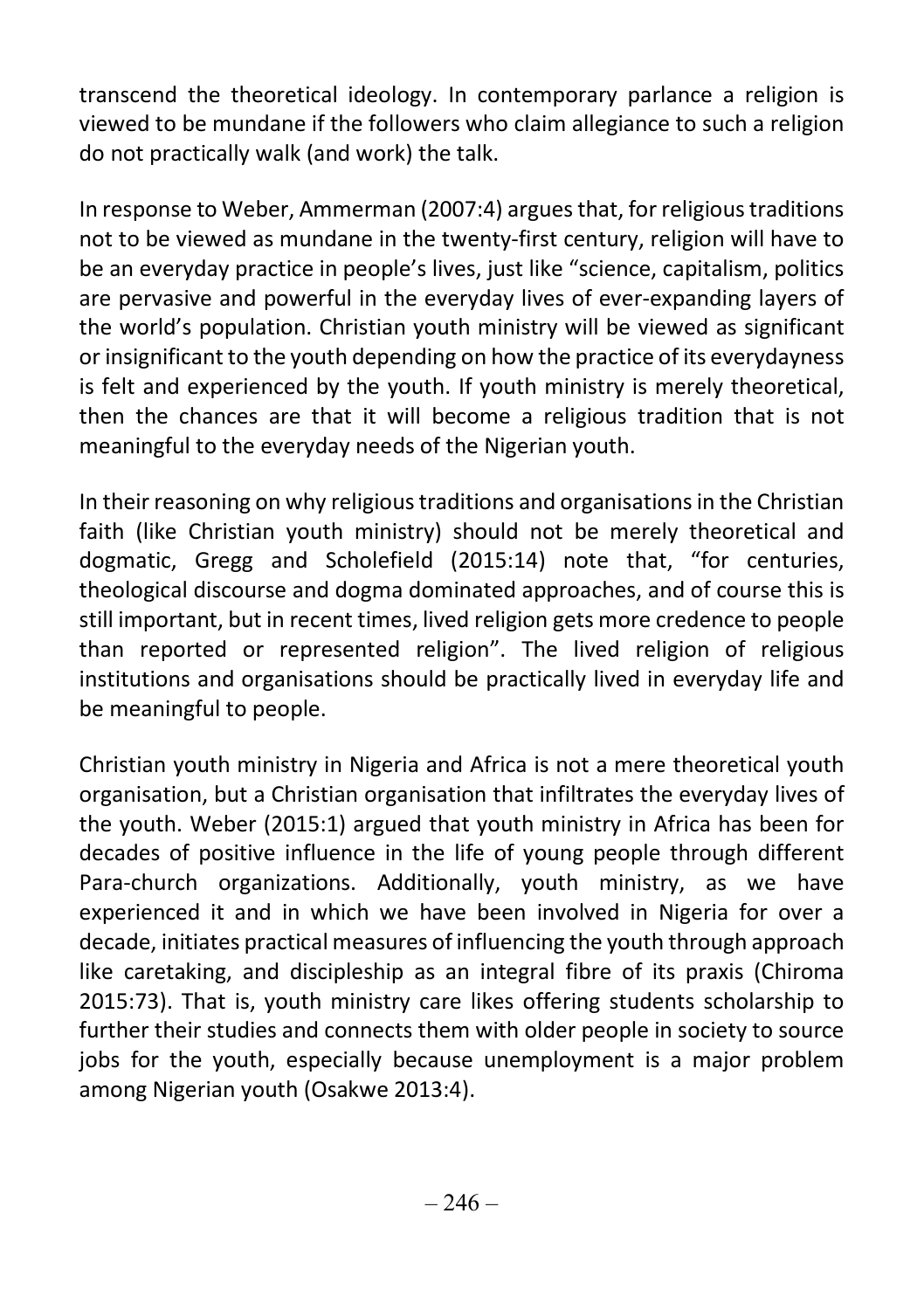Youth ministry in Abuja<sup>1</sup>, Nigeria is a paradigm of caregiving as an approach in action-guided youth ministry. The caregiving of the Christian lived religion is a practice that endears youth ministry to the general populace of Nigerian youth. Care in ministry is fundamental as a field of practice that invites a variety of actors (Roeland and Ganzevoort 2014:94). In Nigeria, youth ministry are active actors in administering care as a practice in ministry to young people. Elucidating the argument by Roeland and Ganzevoort, Ononogbu and Chiroma (2018:49) add that youth ministry in Nigeria must move beyond programs to embrace care-giving that will empower young people to live out their faith in all facets of their lives.

# Theoretical and theological framework

The theoretical framework for this article is as argued by Gregg and Scholefield 2015:14). Arguing for a framework in understanding lived religion, they note that:

For centuries, theological discourse and dogma dominated approaches, and of course this is still important, but in recent times, lived religion of religion get more credence to people than reported or represented religion.

The point is that religion of religious institutions and organisations should not be merely theoretical but practically lived-in everyday life, and thus provide existential meaning to people. To explicate a framework for lived religion, Gregg and Scholefield (2015:1) penned an experience of their first year undergraduate Religious Studies student notes that, "it is most important to have an understanding of religion through the eyes of its followers- it helps us learn why they follow a particular tradition, and they live their lives"

The theological framework for this article is as promoted by Richard R. Osmer. Osmer (2008: iv) offers a practical approach in engaging religion. This pragmatic task focuses on the development of action-guiding models and rules of art (open-ended guidelines about how to carry out some form of Christian praxis) (Osmer 2005; 2008). The pragmatic task involves determining action-

<sup>&</sup>lt;sup>1</sup> Abuja is the Federal Capital City (FCT) of Nigeria.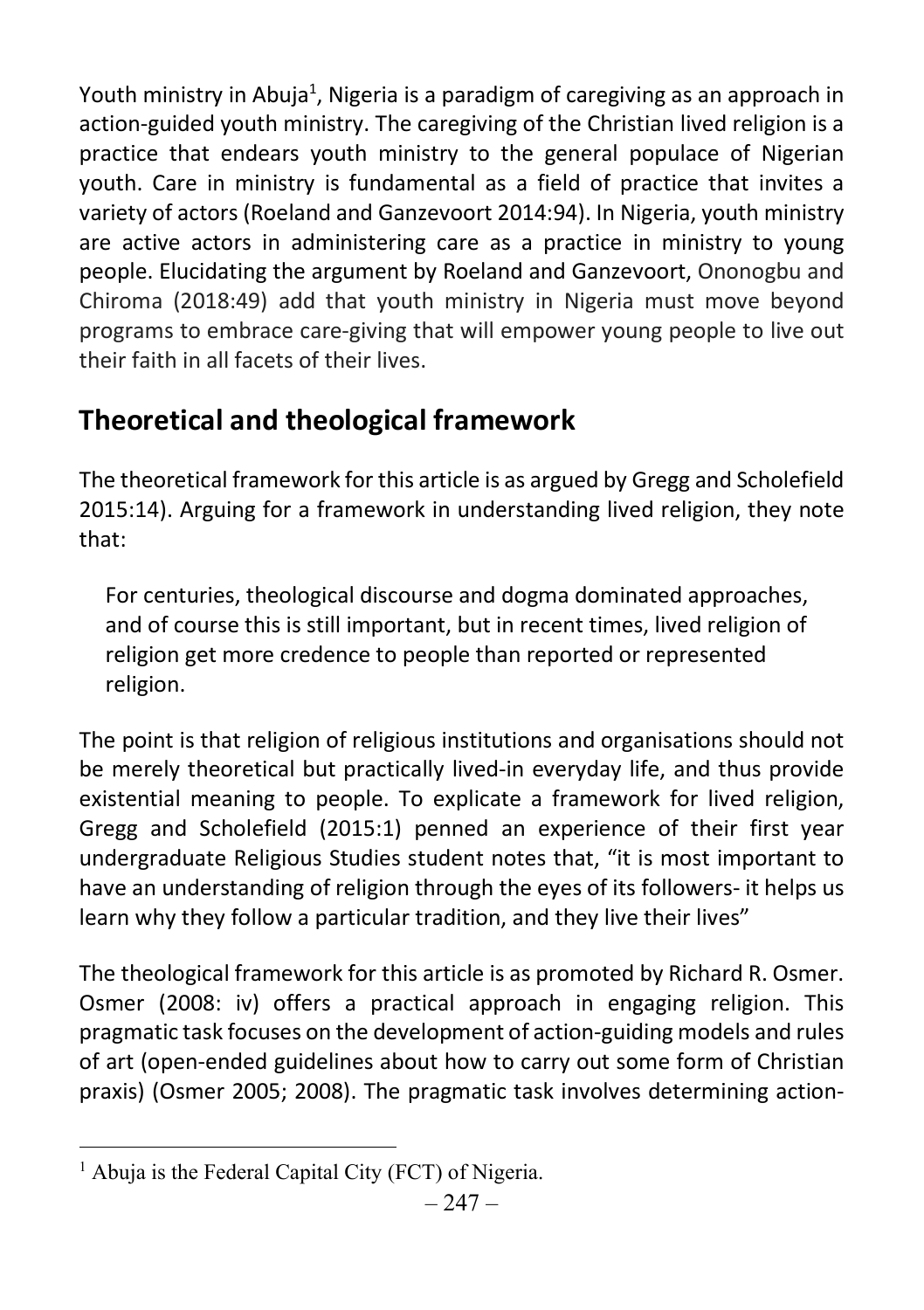guided strategies that will influence situations in ways that are desirable and entering into reflective conversation with "talk back" emerging when the strategies are enacted. This implies that in the pragmatic task, the religious practitioner needs to be skilful in appropriating strategies that are effective to the everydayness of the community. Beyond preaching, teaching and administrative skills, the practitioner also needs to take into cognisance the congregational system and relational context.

In this article, lived religion is understood as an action-guided, performed, and experienced religion that is lived out by individuals who practice the religion. That is, the practitioners, communities, and religious organization speak volumes through their actions as to how the religion will be viewed and understood.

# Youth-centric ministry in Africa

Africa has more people aged younger than 20 than anywhere else in the world, and the continent's population is set to double to two billion by 2050. With about 200 million people aged between 15 and 24, Africa can be said to have the youngest population in the world. Nigeria, as an African country, is estimated to have a population of 400 million persons by 2050, of which the larger populace will be youth. This reality is set to provide both challenges and opportunities for the church and youth ministries in Africa (The Economist: 2020, IASYM, 2015: 2012). For Felix Kariba<sup>2</sup>, the African population in 2055 will be 1.4b. Of this population, 60% will be young people under the age of 25 (2020). In the Nigerian context, the total population of the country stands at a staggering 170 million. According to Salami (2011:28), youth between the ages of 18 and 35 years make up more than half of the Nigerian populace.

These staggering statistics give rise to the question: to what extent will religion as lived out through youth ministry appeal to African youth if the lens through which to view religion is praxis? By praxis here it means a combination of action and reflection that moves one to action. To this, Osmer (2008: iv) argues for

<sup>&</sup>lt;sup>2</sup> Felix Kariba is an African Urban Development resource person with City Compliance. He is resourced in research around population growth and urban (and rural) development in Africa countries.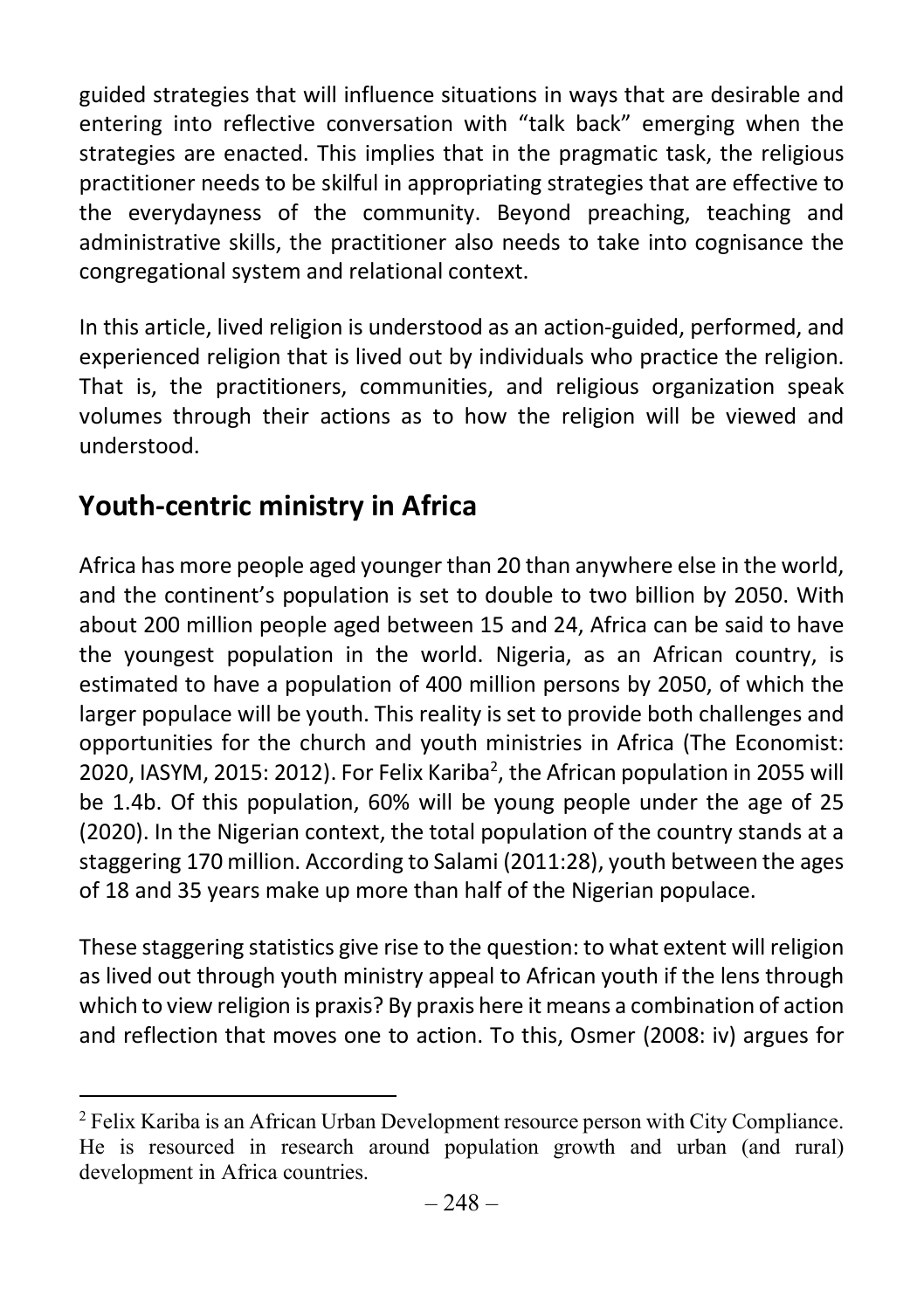the pragmatic task that is action guided. This article argues for the lived religion of caregiving, as epitomised in Jesus' practical earthly ministry for salvific purposes.

Jackson (2016:37) cautions that this projected populace is most likely to appreciate religion through the care-giving practice of religious youth ministry followers (disciples), rather than through indoctrination with religious dogma. Thus, discipleship is crucial in the sustainability of youth ministry that administers care to young people (Nel 2017:2). Andrew root (2020:28) shares the experience of caregiving in youth ministry in his article, "Youth ministry isn't about fun", when he narrated the care for a young person who was hospitalized, and how that informs his argument that youth ministry isn't for fun alone. Youth ministry transcends fun and offers care to young people. This is why youth ministry in Africa must take seriously the need to impact or influence the everyday lives of the youth. The reason for this is that the youth, at this estimated population demography, are actors in the Church, in society and in their social world of influence.

What constitutes the reality of religion in the lives of young people in Abuja, Nigeria is not the profession of statements or allegiance to rules and regulations; rather, what constitutes religion to people is the practice of care followed by the followers of or subscribers to that religion (Ammerman 2007:v). According to Bandura (1975:5), young people learn best through modelling, hence young people best embrace religious practice when they see them put into action by trusted adults. This means that religion is understood by young people on the basis of the everyday lives of the followers, and not just the institutionalisation of the denomination (churches or worship centres) or religious beliefs, such as Christianity, Judaism, Islam and Taoism, to mention but a few.

# Religion in Africa

An African understanding of religion is multi-dimensional because African scholars share different opinions on the constituents of religion but agree that religion is an integral part of the lives of Africans. According to Beyers (2010:1), Opoku (1993:79), and Turaki (1999:124), Africans understand religion as both transcendent and earthly. Religion as transcendence denotes that religion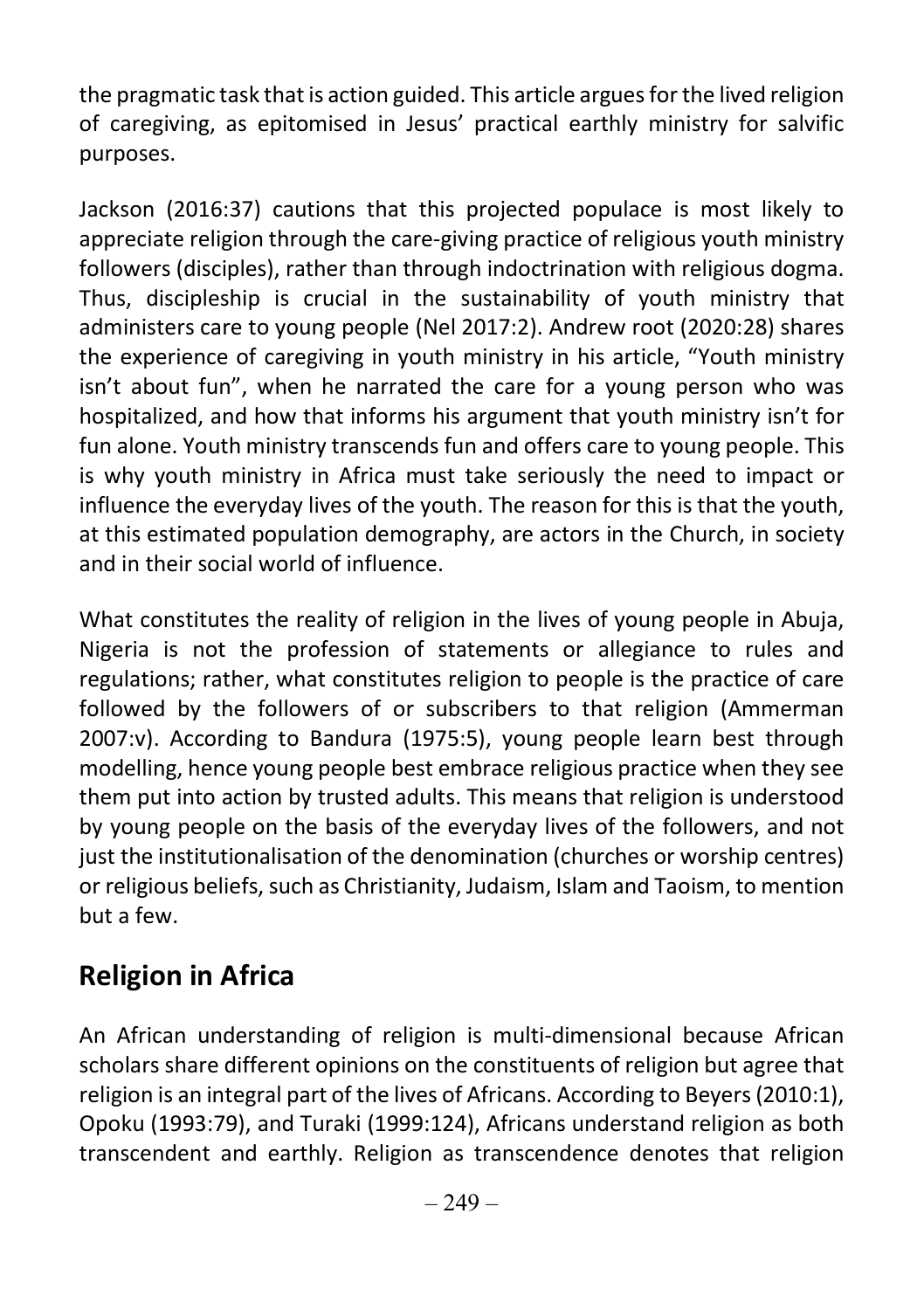gives allegiance to a supreme [G/g]od, who is understood by the followers to be the source of life and whose wish, desire and regulations inform the traditions and rituals performed by those religious followers. Religion as earthly practice and way of life brings to bear that it is human beings who glean from the source of life (transcendence) to practise religion; it is human beings who practise and experience religion. Thus, the traditions and rituals revealed by the transcendent being are meaningful only if the followers practise them. Religion therefore is an everyday experience in the lives of traditional Africans.

Another salient understanding of religion in Beyers' (2010:7) proposition is that "religion is an effort by humans to search for meaning, to understand reality and place themselves in a relationship with reality". This suggests that, for an African, religion should be practical and real, tangible, and practicable leading to abundant life. This makes lived religion a potentially viable aspect of any religion in Africa. Beyer (2010:7) elucidates further that, "from an African perspective, religion emphasises the human effort to systematise, in society, the continuation of a religious experience relevant to a specific context". In Africa, religion is fundamentally experiential rather than theoretical or explained dogmatically. In this sense, the people of Africa patronise any religion whose followers act out their values and beliefs. If Christian youth ministry is going to be relevant to religious and non-religious people in Africa, it must proactively live out, on a daily basis, its beliefs, and convictions. However, an emphasis on beliefs and convictions can be argumentative and sometimes dangerous to society because of religious extremist groups like Boko Haram and ISIS, which live according to their religious beliefs and convictions.

The following paragraphs discuss three ways of religious formulation, as propounded by Gregg and Scholefield (2015:7).

### Formulating lived religion

Gregg and Scholefield (2015:7) articulate three ways of formulating religion. Religion can be reported, it can be represented, and it can be lived.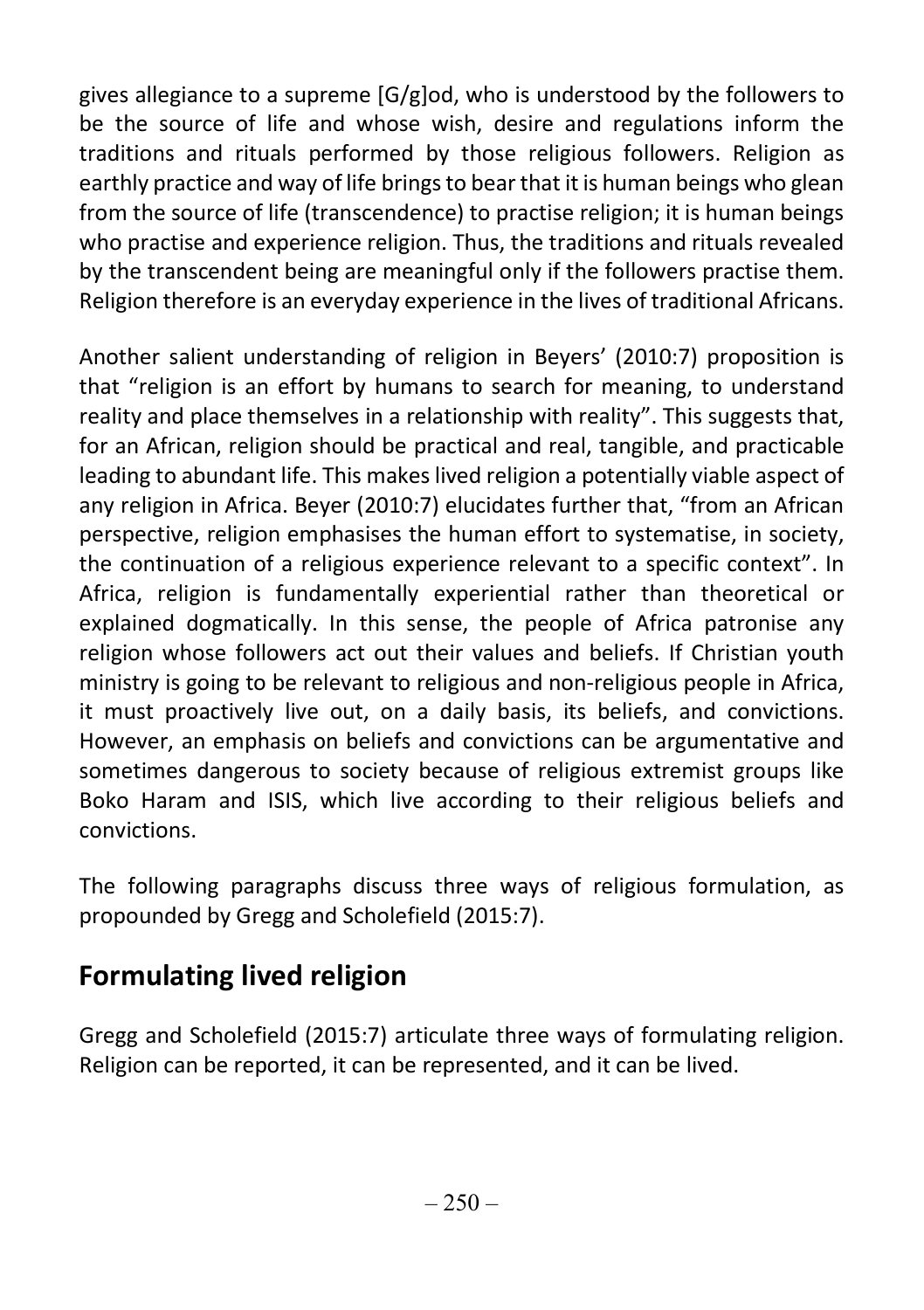#### Reported religion

Over decades and centuries, reported religion has formed and shaped the understanding of religious traditions and arguments. Gregg and Scholefield (2015:7) argue that reported religion has been the basis and standard of religious traditions for a long time throughout history. I could not agree more with Gregg and Scholefield (2015:7) that reported religion has been the basis for understanding religion, except that reported religion could not have been the standard for understanding every religion. The reason for this is that the sources of reported religion are religious textbooks, Holy Scriptures, commentaries on religion, and articles in magazines. These sources can be a basis for understanding a religion because they document the dogma, and traditions of the religion. Sources of religious standards are the supreme and superlative documents that the religion upholds. For the Christian religion it is the Bible, for the Muslim religion it is the Quran, for Judaism it is the Torah.

Reported religion is oral and passed down from one generation sometimes. It is the traditions that are merely inscribed in the written word. These written words are not harmful or painful since a religious follower is not living them out or practising them. They are just written codes of religious chauvinism or dogma. These written codes can be interpreted and explained by the followers to suit individual or corporate interests as represented by religion, thus necessitating moving beyond the written codes into practice. To this end, Gregg and Scholefield (2015:8) caution, and we infer, that, although there is a need for religious followers to go beyond the understanding of religion as provided in textbooks, and in the case of Christianity, the Holy Bible, this does not imply the negation of religious textbooks, because religious textbooks contain the historical, contextual dogmatism of that religion.

#### Represented religion

Represented religion is the way and manner in which religious followers present their religious tradition. This presentation is done through talking, book publications, evangelistic outreaches, preaching and sermonising, sharing religious tracts and newsletters, and oratory speeches. It connotes that represented religion is how the followers of a particular religion present the articles of faith of their religious institutions.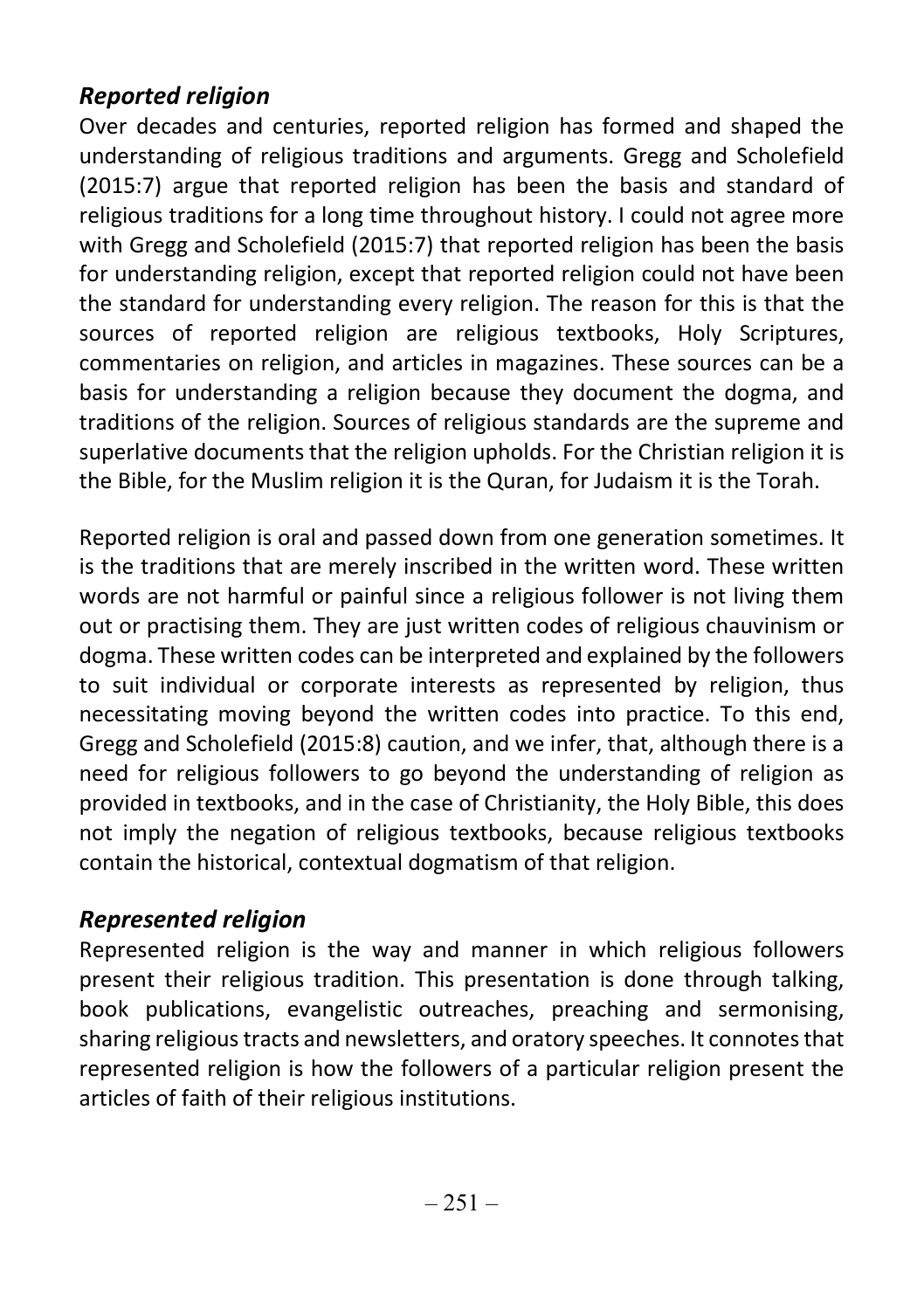Religious followers present their religion as part of their own identity through documented and oral media. Gregg and Scholefield (2015:9) argue that represented religion shows how individual religious followers project their sense of identity. This entails that religious followers find their identity in their documented religious traditions and rituals. They derive identity from their representation of their religion.

Speaking of representing the identity of religious affiliation and institutions through different means, Nigerian youth are inclined to represent their religious identity in various ways. Adetiba (2014:32) argues that Nigerian youth have what he calls a *spirit of religion* He explains spirit of religion as being extremely overwhelmed with religious representation. This means that Nigerian youth show their religious identity (especially denominational affiliation) through labels and stickers on doors, offices, and cars, through their haircuts, the way they dress and their vocabulary, to mention a few. This could be the reason why Africans are represented as religious people, although the same cannot be said about their religious actions and everyday practices.

#### Lived religion

Lived religion is the aspect of any religion that is action guided, real and part of daily practice. Gregg and Scholefield (2015:7) argue that lived religion is beyond the reported and represented aspects of any religion because it entails practically helping and aiding people who need tangible influence. Harvey (2013:192) adds that lived religion comprises the actions undertaken by the religious followers of any religion. Therefore, lived religions are the practice of living out traditions that are reported and represented in religious narratives.

In another, related development, all three forms of religion are interrelated; lived religion is not in exclusivity as religious action. The lived religion of religious followers is reported in the dogma of that particular religion. The reported dogma in a religious book or document is represented in the lives of the religious followers. This happens as the religious followers live out, in actions (practice), the things written in the dogma of that religious tradition and beliefs. This theological turn from dogma to practice is echoed by Root (2013:22) when he argues for the theological turn relationship with young people through incarnation into their reality of concern. This suggests the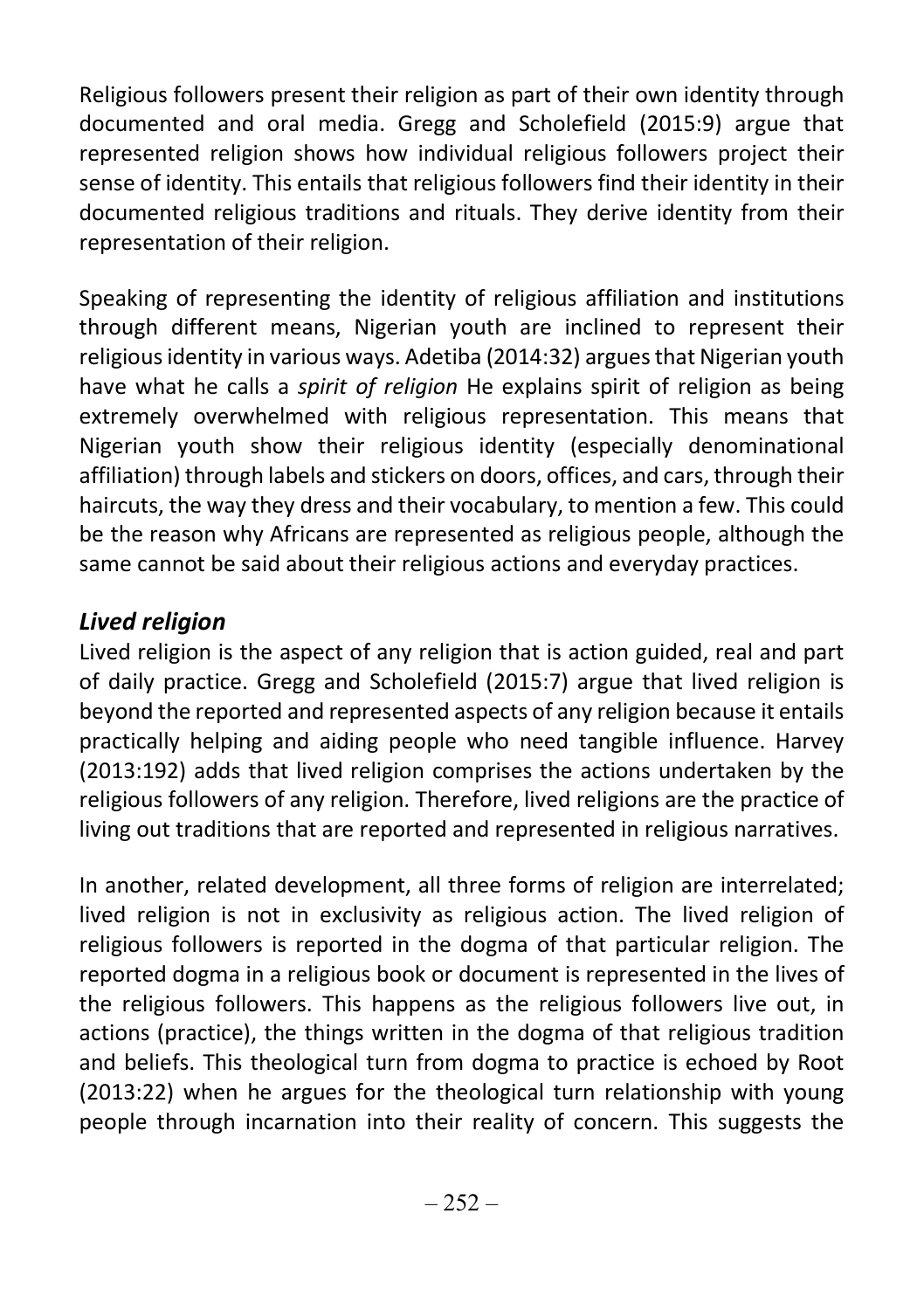essence of lived religion that appreciates but extends beyond dogma and documents.

However, religion as the product of documents or textbooks; must help it adherents to active experience that is lived out in all spheres of life (Gregg & Scholefield 2015:12). This implies that, in lived religion, religious followership is not practised in reported and represented forms within the church building or temple. Therefore lived religions are practised in acts in everyday life among people (Harvey, 2013:188). Societies are informed of a religion's traditions and dogma by what they see the followers do in practice. Evangelical Church Winning All (ECWA) youth fellowship handbook records that the aims of the youth fellowship "is to present every man/woman perfect in Christ"<sup>3</sup> . As good and appealing as these ECWA and Baptist denominational objectives sound, if they do not translate into action, it will remain a reported religion that is insignificant to the youth of Nigeria.

Therefore, the relevance of youth ministry to African society and beyond is in what youth ministry does among people in that society. This relevance connects the youth ministry to the hidden, implicit, or lived life of the young people (Roeland and Ganzevoort 2014:100) Lived religion, however, poses the paradoxical challenge of outward actions that may not be consistent with inward thoughts. In Nigeria's language, this is called the tendency of carrying out eye service. It signals that outward actions may not be a true and genuine reflection of the state of the heart.

To curb, or at least reduce, the tendency of living out actions that may be inconsistent with the state of the heart, this paper suggests that lived religion employs what Thomas Edward Frank (2006:130) calls "theological methodologies", such as "reflective practice" in its ideology to aid living out actions that are in consonance with religious convictions and beliefs. In Frank's (2006:131) argument, reflective practices entail a methodology that encourages religious followers to stay passionate in doing or living out their religious traditions in action.

<sup>&</sup>lt;sup>3</sup> ECWA Youth Fellowship Handbook, *ECWA Youth Fellowship Beliefs and Practices*: Aims and Objectives, 2010, 6.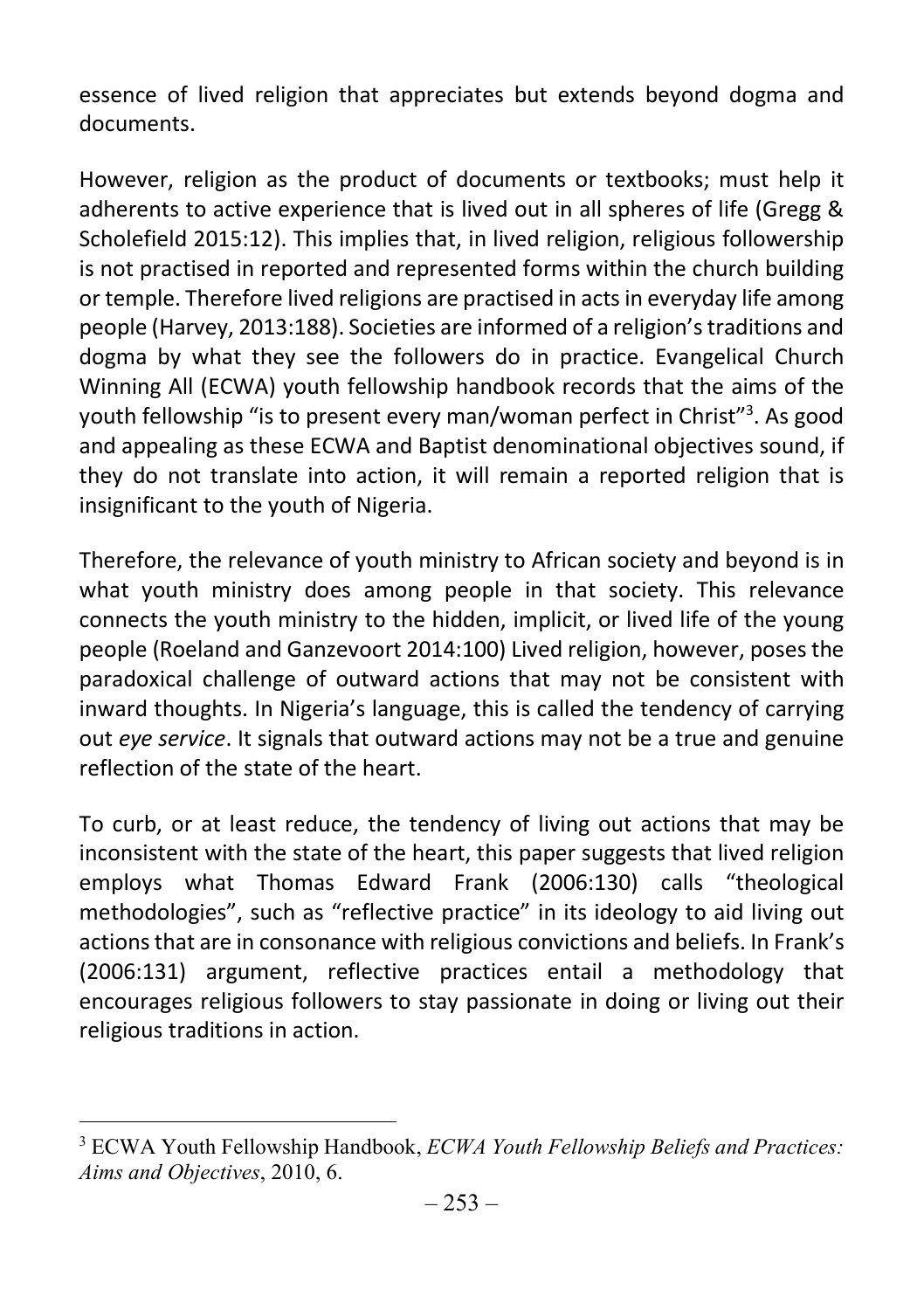Reflective practice is not peculiar to theological methodology. Gibbs (1988:2), in Learning by doing: A guide to teaching and learning methods, argues for reflective practice as a methodology for improving reflective writing. Johns and Freshwater (2005:3) in their book Transforming nursing through reflective practice, and David (2004:44), in A practical approach to promote reflective practice within nursing, argue that reflective practice is a methodology in the nursing profession that promotes and transforms the care-giving acts of nursing. In John and Freshwater's words (2005:10), "reflection fosters a more sensitive and mindful approach to practice." Reflective practice enhances action-guided care-giving practice, as it aids the motivation behind the caregiving to the patient.

This paper lends voice to the arguments of Frank (2006), John and Freshman (2005), and David (2014) on reflective practice as a methodology that enhances the mindful practice of action-guided caregiving in lived religion, because reflective practice is an adaptable theological methodology that necessitates studying one's action and practice in order to improve the practice and keep the motivation of a lived religion in view.

# Conclusion

Youth ministry needs to be lived out in actions that reflect the Christian religious tradition of caregiving in Africa (Nigerian context). The reason for this is that Christianity, just like other world religions, can be studied and defined by the lived-out actions of its religious followers. This means that people in youth ministry must go beyond what is reported and represented in textbooks on the religious tradition to living out the tradition of caregiving and entering into dialogue with the society in which they live.

Harvey (2013:177) reasons, "acted-out Christianity may be little different from other world religions, in the end. We can only see this when we recognize that Christianity, as other world religions, can also be studied and defined by the lived-out actions of people".

This paper has argued that the need of the hour in Nigeria, Africa is a religious tradition like care giving that is not abstract and removed from people's daily needs, struggles and challenges. Youth ministry in Nigeria offers solution to the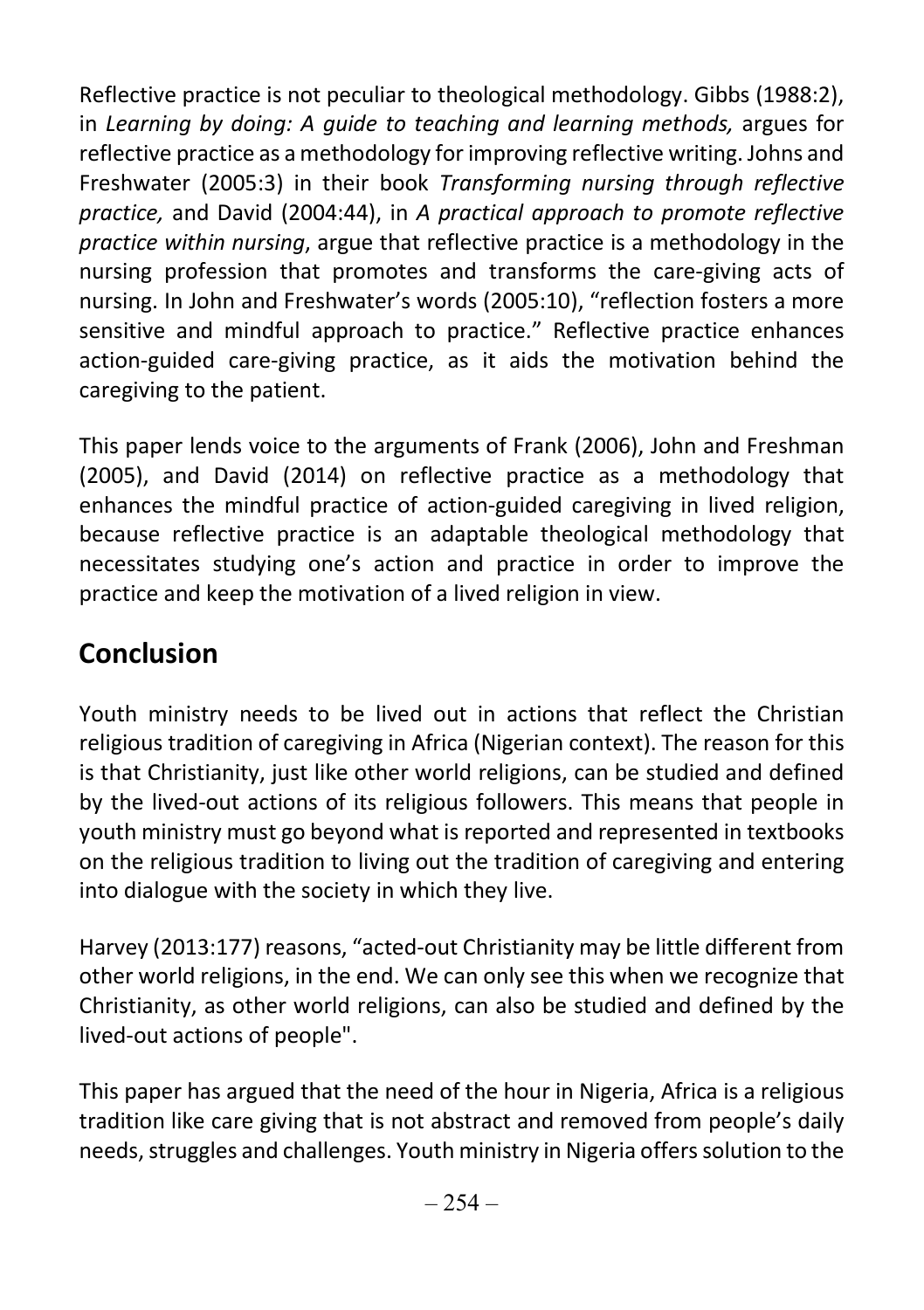everydayness of people's lives by offering care giving as one cogent praxis that constitutes the objectives of youth ministry. Therefore, youth ministry that is not meeting the needs of the youth, and not practically helping and caring for them to solve, or at least assist in, their basic problems of care giving in regard to unemployment, poverty, and educational pursuits, stands the risk of being irrelevant to the youth. Youth ministry, just like other religious organisations and institutions, must go beyond only being reported or represented, to living and being active in people's daily lives.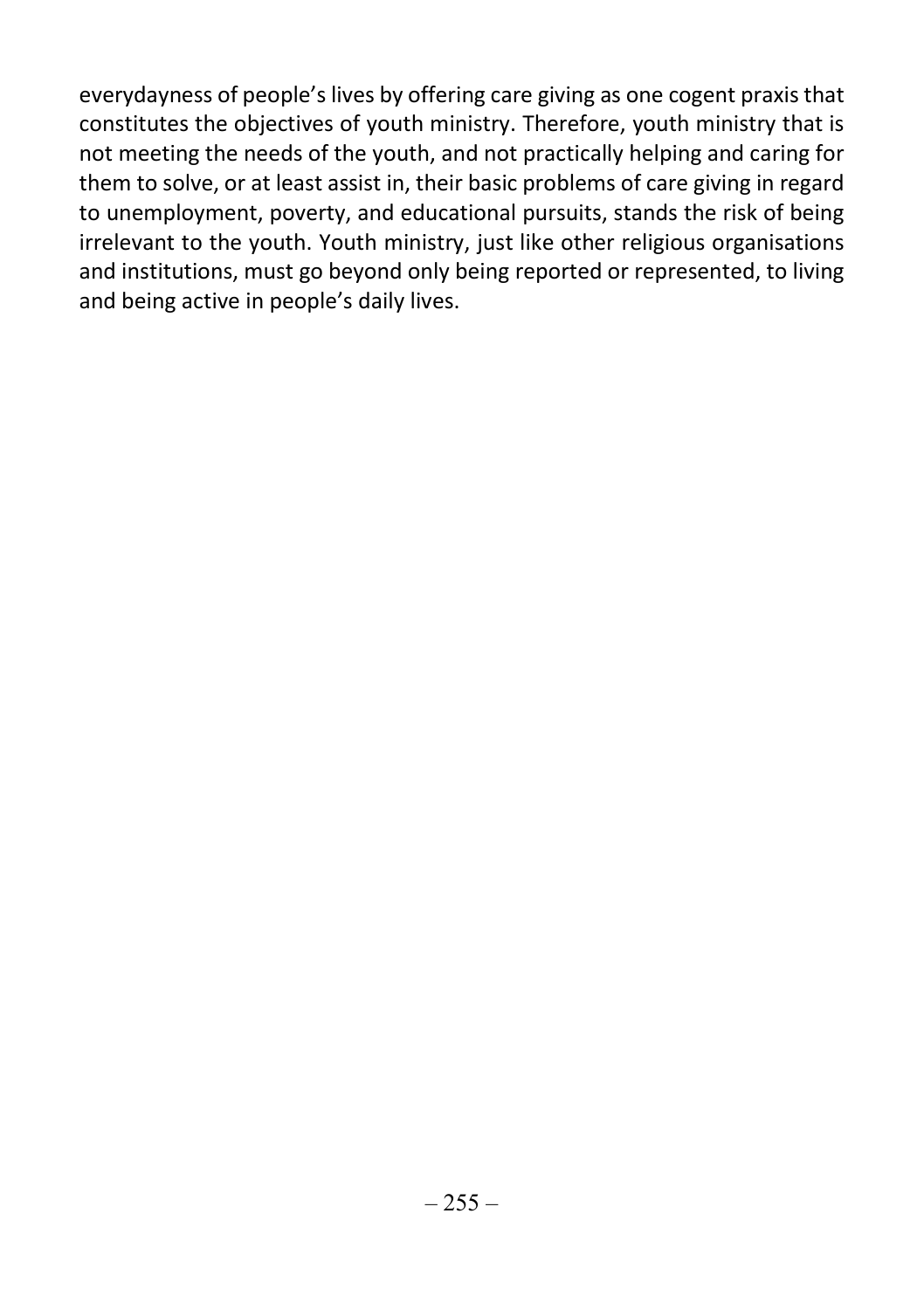# Bibliography

Adetiba, F.O. 2014. Emerging Remnants: The Finishing Army. Abuja: iChange Resource Limited.

Ammerman, N.T. (2007). Everyday Religion: Observing Modern Religious Lives. Oxford: Oxford University Press.

Bandura, A. 1975. Analysis of modelling processes. School Psychology Review 4(1):4-10.

Beyers, J. 2010. What is Religion? An African Understanding. HTS Teologiese Studies/Theological Studies 66(1), 8 pages. doi:10.4102/hts.v66i1.341

Cameron, H., D. Bhatti, C. Duce, J. Sweeney and C. Watkins 2010. Talking About God in Practice: Theological Action Research and Practical Theology. London: SCM.

Chiroma, N.H. 2015. The Role of Mentoring in Adolescents' Spiritual Formation. Journal of Youth and Theology 14(1):72-90.

David, S. 2004. A Practical Approach to Promote Reflective Practice Within Nursing. Nursing Times 100(12):42–45.

ECWA Youth Fellowship Handbook 2010. ECWA Youth Fellowship Beliefs and Practices: Aims and Objectives

Frank, T.E. 2006. Leadership and Administration: An Emerging Field in Practical Theology. International Journal of Practical Theology 10:113–152.

Gibbs, G. 1988. Learning by Doing: A Guide to Teaching and Learning Methods. Oxford: Further Education Unit

Gregg S. and L. Scholefield 2015. Engaging with Living Religion: A Guide to Fieldwork in the Study of Religion. Oxford: Routledge.

Harvey, G. 2013. Food, Sex & Strangers: Understanding Religion as Everyday Life. Durham: Acumen Publisher.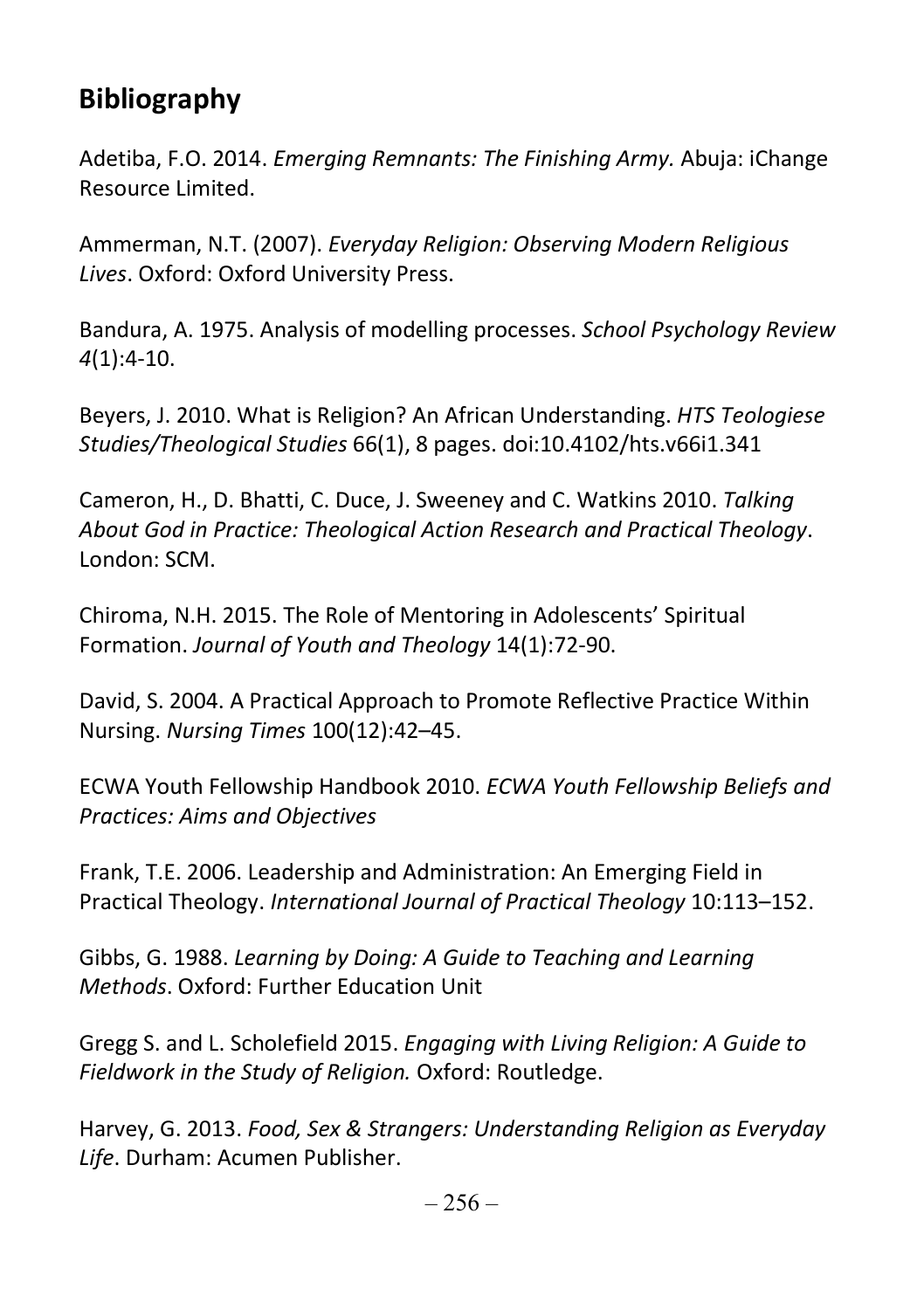IASYM 2015. Youth Ministry in Africa. Africa Conference: Call for Papers. [Online]. Available: http://iasym.net/wp3/africa-conference-call-for-papers.

Jackson, U 2016. The Impact of Discipleship in Youth Ministry. Wipf and Stock Publishers.

Johns, C. and D. Freshwater 2005. Transforming Nursing Through Reflective Practice (2nd ed). Oxford: Blackwell Science Ltd.

Kariba, F. 2020. The Burgeoning African youth population: Potential or Challenge. [Online]. Available: https://www.citiesalliance.org/newsroom/news/cities-alliancenews/%C2%A0burgeoning-africa-youth-population-potential-orchallenge%C2%A0

Nigerian Baptist Convention Youth Ministry 2015. Baptist Church youth Ministry Objective. [Online]. Available: http://www.nigerianbaptist.org/index.php/ooo/youth-and-student/youthministries

Nel, M. 2017. Discipleship: The priority of the "Kingdom and his righteousness". HTS Teologiese Studies/ Theological Studies 73(4):a4583. https://doi.org/ 10.4102/hts.v73i4.4583.

Opoku, K.A. 1993. African Traditional Religion: An Enduring Heritage. In J.K. Olupona, and S.S. Nyang (Eds.). Religious Plurality in Africa: Essays in Honour of John S. Mbiti (n.p). Berlin: Mouton de Gruyter.

Osakwe, C. 2013. Youth, Unemployment and National Security in Nigeria. International Journal of Humanities and Social Science 3(21):1–11.

Osmer, R.R. 2008. Practical Theology: An Introduction. Grand Rapids, Michigan: Wm. B. Eerdmans Publishing Co.

Osmer, R.R. 2005. The Teaching Ministry of Congregations. Kentucky: Westminster John Knox Press.

Pace, E. 2007. Religion as Communication: The Changing Shape of Catholicism